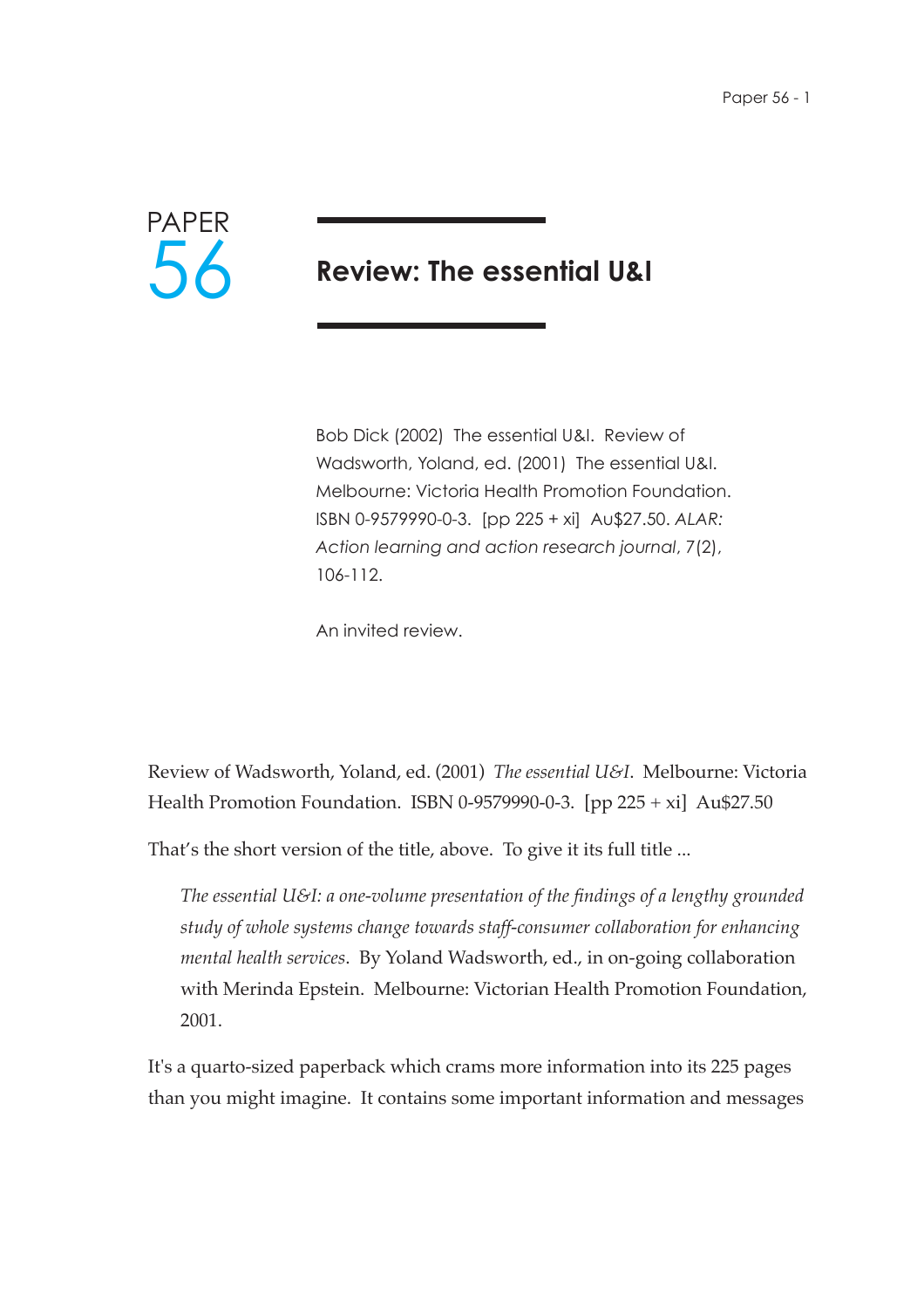for anyone involved in any role in the mental health system. I believe it also has something important to say to all of us who inhabit organisations of any form.

Even before you open the cover the title is revealing. As the "*essential*" *U&I* it is a summary of five previous research reports. Together they detail a substantial action research study conducted between 1989 and 1996 under the auspices of the VMIAC, the Victorian Mental Illness Awareness Council, an advocacy group for mental health consumers. Most of the book consists of extracts from those research reports and other documents. Occasional commentary threads together the extracts and draws conclusions from them.

The "*U&I* " of the title serves double duty. It is shorthand for "Understanding and involvement", which captures well the participative action research style of the study. It also (deliberately) stands for the "you and I" — those for whom the study sought to improve understanding. The you and the I are staff and consumers, or consumers and staff, depending on your perspective.

(I should mention that "consumers" is the label preferred by many of those who have been the willing or unwilling clients of the mental health system. Some choose "survivors" as a more appropriate label.)

The author, Yoland Wadsworth is well known among action researchers as a committed researcher who favours strongly participative and action oriented approaches to research. A sociologist by training, she has written two influential, practical and readable books which have achieved wide currency: *Do it yourself social research* and *Everyday evaluation on the run*. This isn't as readable as those books. If it leads to action it may well prove to be more important.

#### **The study in overview**

An initial study *Understanding, anytime* (henceforth *U,A*) was an evaluation by mental health consumers of acute psychiatric facilities at Royal Park Hospital in Parkville. Consumers' views about the hospital were gathered and conveyed to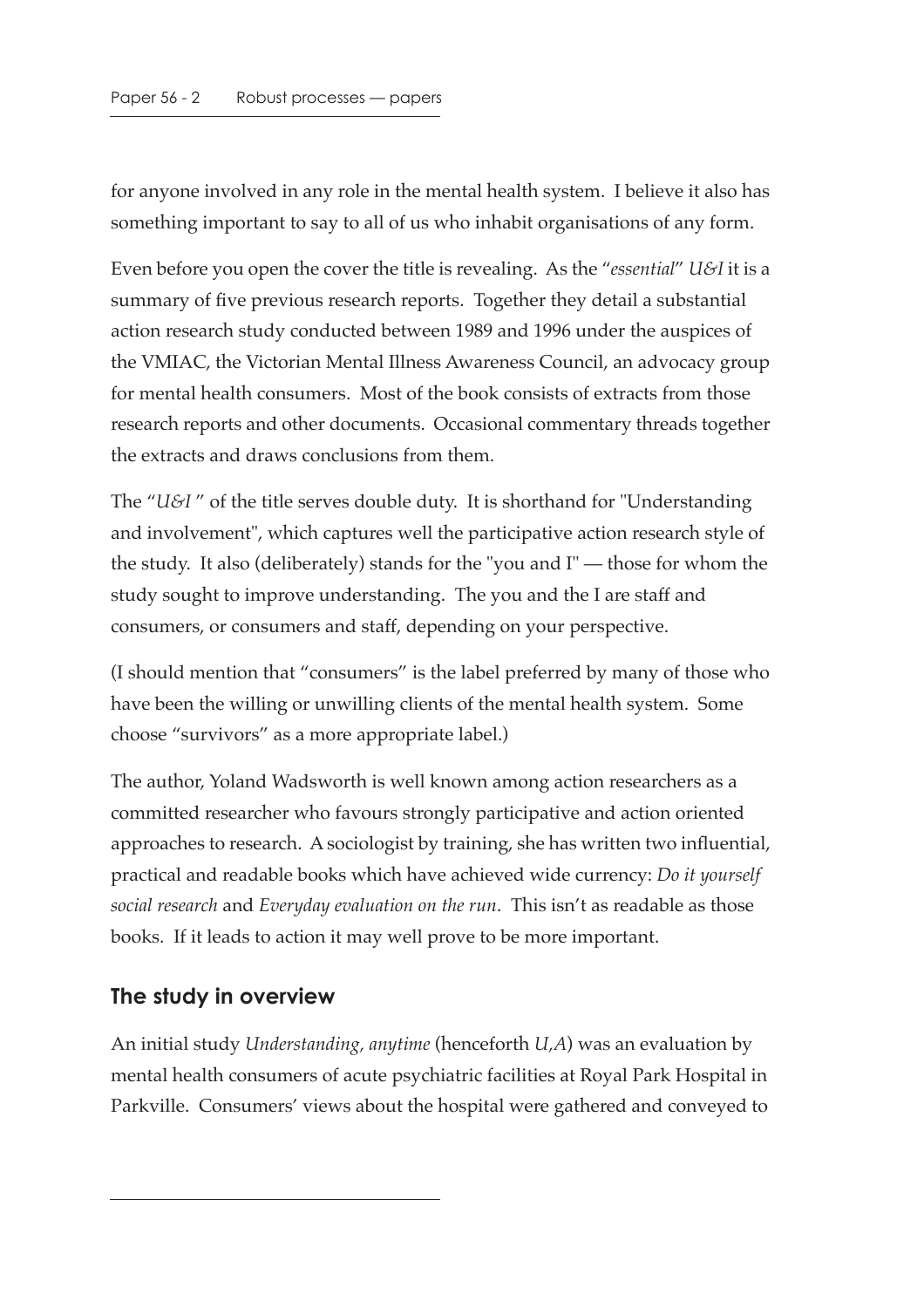staff for their comment. Those comments were fed back to the consumers. The consumers in turn developed recommendations, which were communicated to staff.

In parallel with this process, staff were asked for their views about their own practice. These views were conveyed to consumers.

The more elaborate *Understanding and involvement* study (henceforth *U&I*) initially used reactions to *U,A* as a catalyst for further engagement. It took as its goal the fostering of communication between consumers and staff. Much of the book describes the many mechanisms that were set in place and the results that were achieved.

Importantly, the communication between staff and consumers was not to be limited to what occurred within the research study. Attempts were made, with mixed success, to embed it in the operation of psychiatric services. Further, it was not to be limited to Royal Park. It was to develop a model or framework which would be extended system-wide.

It was a mixed success, though better than I would have anticipated. Beyond this I won't attempt to summarise further what is already a summary of substantial documentation. Read the book.

## **The study as research**

As I read (and sometimes judiciously skimmed) this account, several features of this study *as research* stood out for me. The book is worth reading as an example of a study which capitalises on the features of action research.

For instance I liked the strong commitment towards giving consumers a voice more than that, an active involvement — in the research. This was done in a way which did not victimise staff.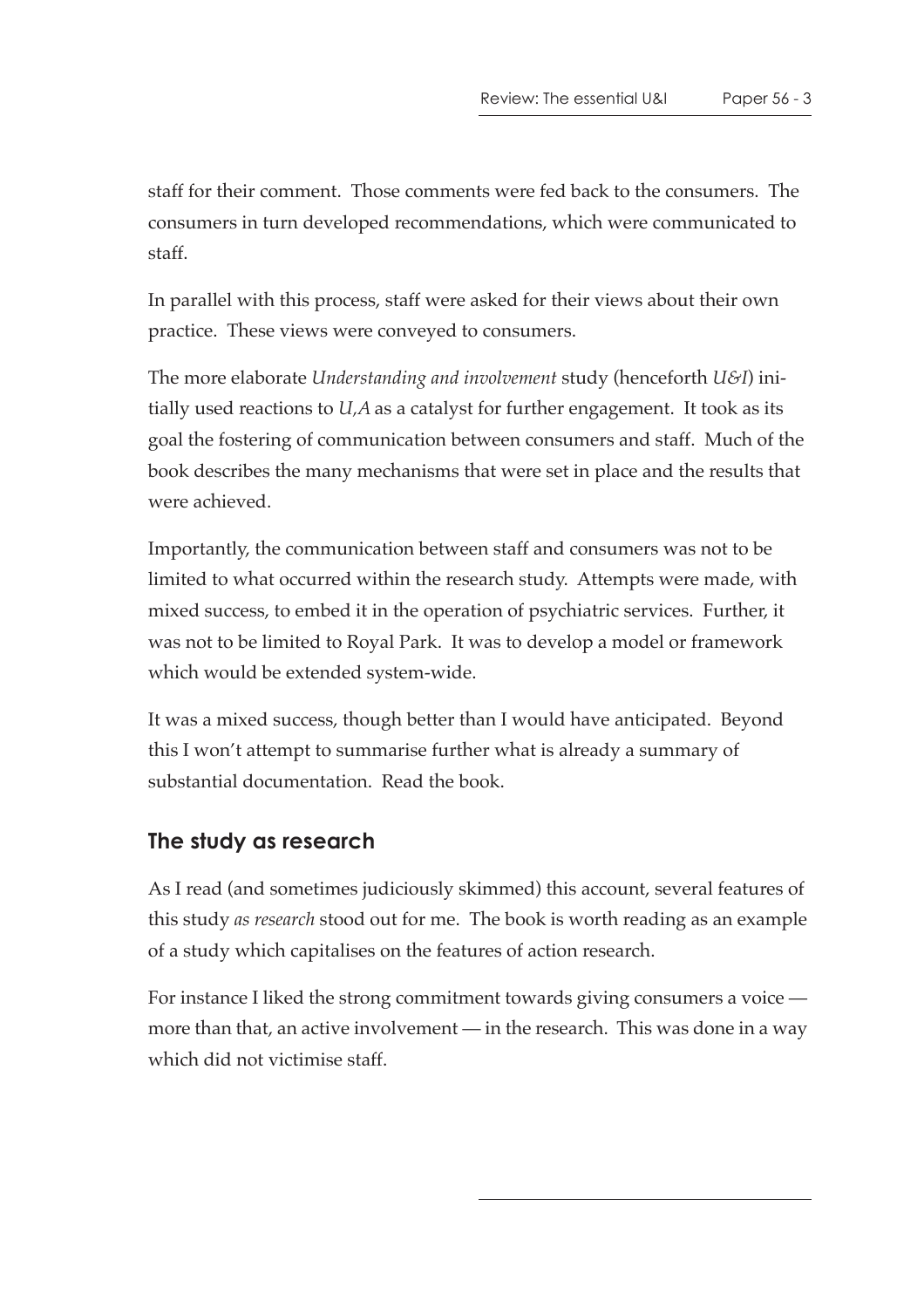The flexibility of participative action research was also used to good effect. The researchers and their allies persisted with what worked. They modified what didn't. They refined the mechanisms and the processes as the study proceeded. Much good action research, I think, is emergent — it develops over time as understanding grows. *U&I* is an exemplary instance of how this may be done.

## **Contribution to understanding**

It is also painfully apparent in much of *U&I* that we are not very good at building psychiatric institutions which are human and humane. Institutions are strong cultures which seem almost to force staff and consumers into roles which are not ultimately good for either. A repeated question throughout the study is "Why is it so hard?". Why indeed?

I am reminded of Philip Zimbardo's prison experiment at Stanford in 1971. Most readers will probably have come across it. The study allocated eighteen volunteers at random to be either prisoners or prison guards. By the sixth day Zimbardo abandoned the study because the "guards" were behaving in a controlling and punitive way towards the "prisoners". For those unfamiliar with it, Kathleen O'Toole (1997) provides an impelling account.

Closer to home, Tony Vinson (1982) provides a further example of how hard it is. He has documented his very evident success in managing a high security prison in NSW. His frustration is also evident. He had little effect in spreading his innovations to other prisons. Psychiatric institutions, it appears, are also strongly armoured against change.

Prison roles, it seems, tap into something resembling archetypes in the human psyche. This book indicates that mental health roles may be similarly archetypical.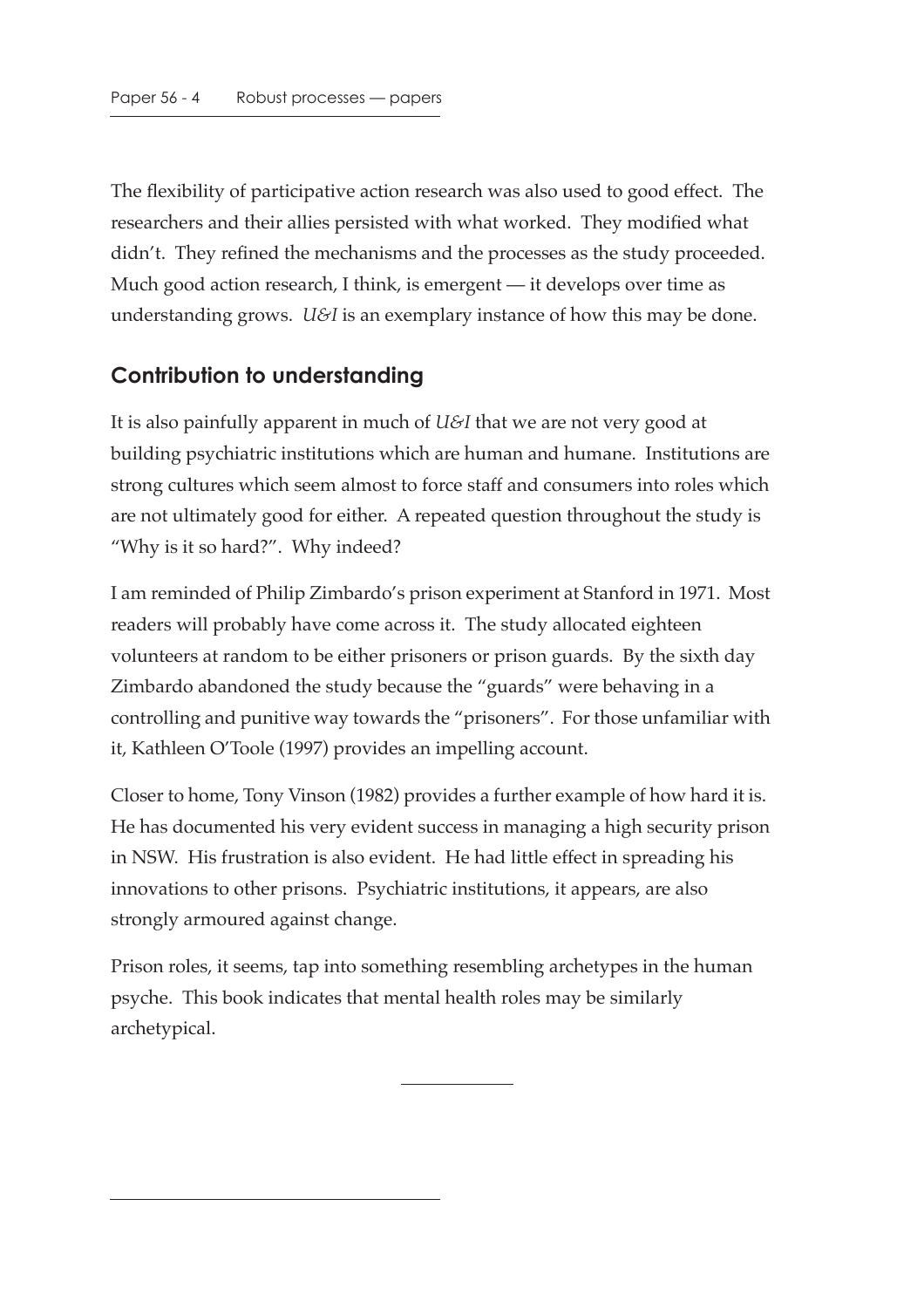I have had little to do with mental health or prison systems. Despite that, I expect that people in those fields, whether staff or consumers, will enhance their understanding through reading this book. Its application, though, is wider than that. Some parallels with my own experience in very different systems are apparent. Some examples follow.

It's clear from the *U&I* study that understanding isn't enough to bring about change. Without the intention to do something about the present, nothing happens. Unless that intention is accompanied by passion, still nothing happens.

Even understanding and intention and passion together may not be sufficient. Throughout *U&I* multiple mechanisms are used. Many ways of communicating were devised, and many locations in which this might happen. Depending on any one point of leverage may be inadequate. Multiple points of leverage may increase the success rate.

In most systems — in almost all, I suspect — there are those with privilege and power and those without. Those with privilege can usually find some reason not to change. My belief is that power and privilege are at least partly invisible to those who have it: sometimes even to those on whom it is exercised. Even where it is visible and acknowledged, people find ways of rationalising its existence. In most systems, roles are powerful. In total institutions such as psychiatric hospitals and prisons the roles are even stronger.

Beyond this, I think it is when people experience each other as real people that they are best able to see beyond their roles. They are then more motivated to act for the benefit of all. It is not enough that people communicate. Unless the communication is person to person the roles are likely to remain unchallenged or at least excused.

It takes time and energy to interact and to understand and to experience each other as real. Yet in many systems that necessary time is seen as not really work.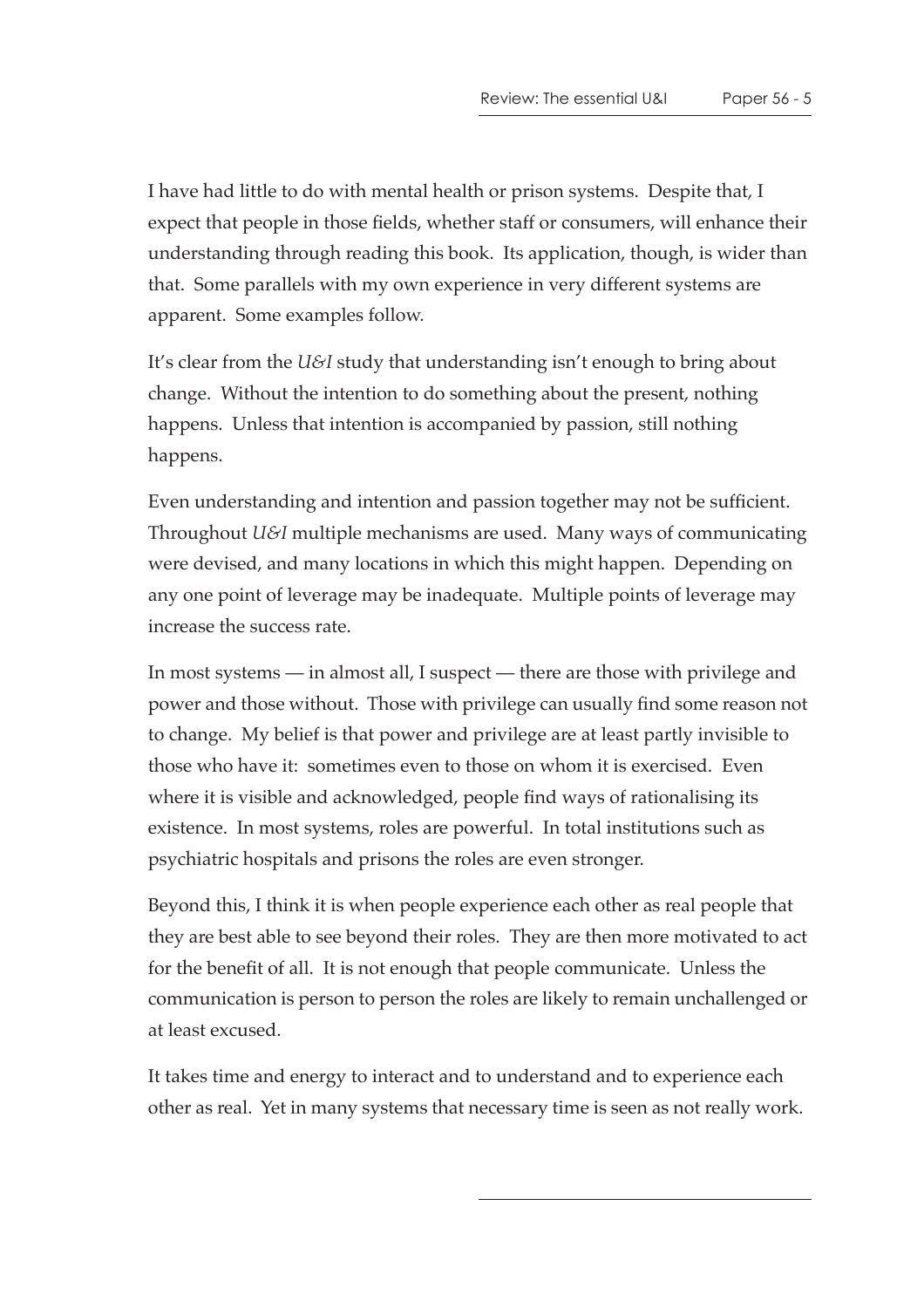We define productivity or effectiveness very narrowly, and treat the time for communication as "slack time" or waste, or at best as a luxury. It gets pushed aside by the day by day requirements which are treated as imperatives. My view is that systems need "slack" time. It provides the lubrication which in the end allows systems to function more effectively and enjoyably.

There is much to be said for research programs or change programs which model a different way of doing things. *U&I* talks about resistance in some quarters to using consumers and ex-consumers as researchers. With their involvement legitimised by the study, they were able to be heard and to be influential. A research program (especially a participative action research program, I think) can be a useful vehicle for creating a sort of counter culture which exists alongside the conventional culture.

#### **In summary ...**

If it is not already evident, let me be clear that I found this an informative and valuable report. It could have been even more valuable, I believe. I understand that there were deadlines — the study reports that there were only 46 days for Yoland and a group of staff and consumers to select the excerpts and decide how to present them. I think the haste shows.

I expected *U&I* to be an easy read. Instead it was difficult. This was partly due to the sheer amount of material. Partly, it was that the commentaries for me didn't successfully pull it all together.

Although Chris Argyris is mentioned and some of his work is cited, it is little more than a mention in passing. Yet I was struck by how pointedly his models and processes address many of the issues which partly undermined the intended outcomes of the study. He has argued (1990, for example) that unless the withinperson and between person and system dynamics are addressed, the status quo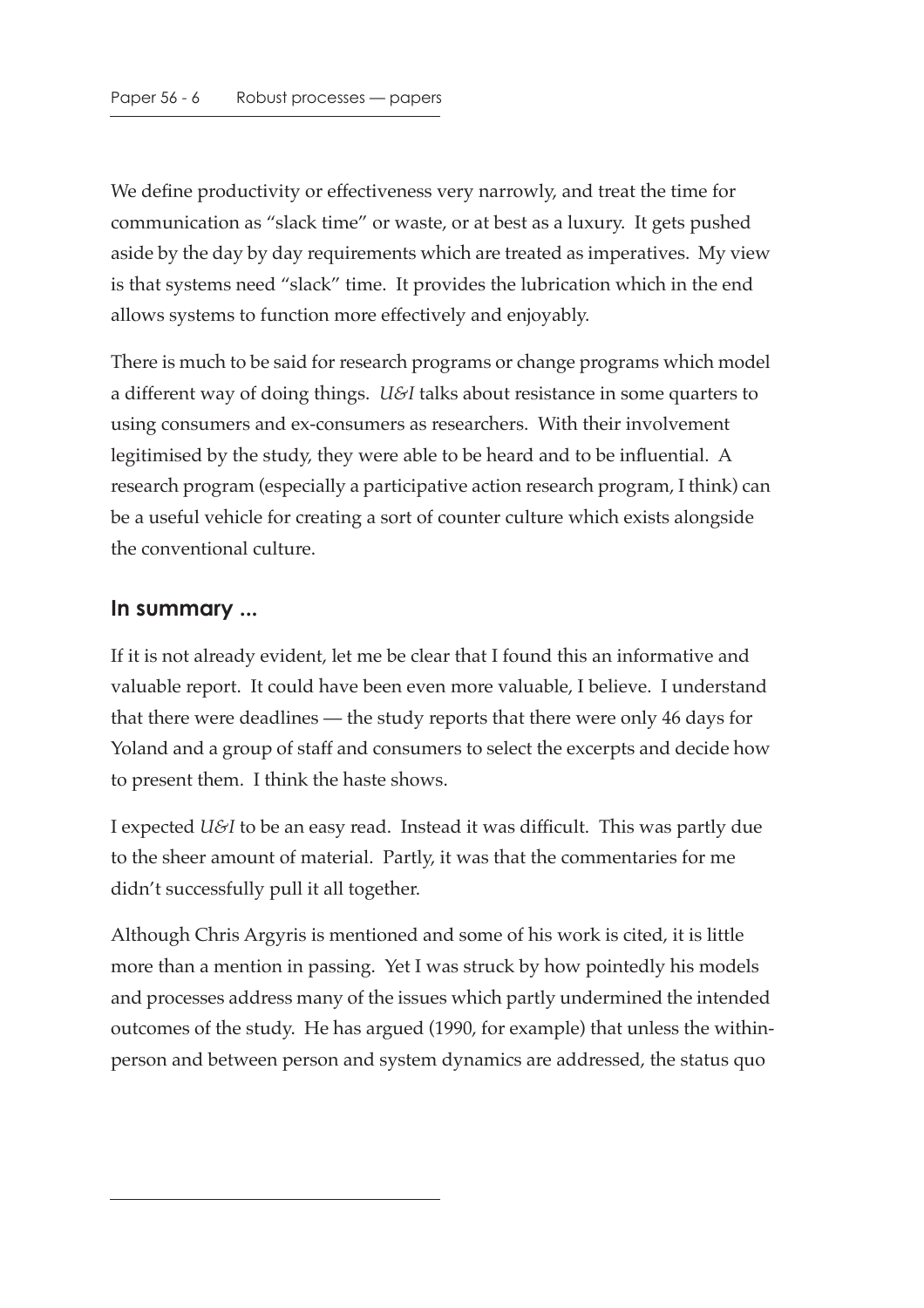tends to prevail. He offers many models and processes which I think could have further illuminated the situations described in this study.

Let me sum up. Don't expect this to be bedtime reading. In the end I was left with the impression that such a study deserved a more reader-friendly report.

I think, though, that you will find it worth the effort. If, like me, you believe that our organisations are in poor shape, this is a book which will increase your understanding. It has relevance in areas well beyond mental health. If, like me, you are looking to expand your strategies for bringing about change, you will find plenty here to suggest ways for doing so. If you wish to further develop ways of doing research which is both grounded in reality and which engages the people who will be affected by it, you will find here a fine example indeed.

— Bob Dick

Argyris, Chris (1990) *Overcoming organisational defenses: facilitating organisational learning*. Boston: Allyn & Bacon.

O'Toole, Kathleen (1997) The Stanford prison experiment: still powerful after all these years. *Stanford News*, 8 January 1997. Available on line: http:// www.stanford.edu/dept/news/relaged/970108prisonexp.html. [Downloaded 1 November 2002.]

Vinson, Tony (1982) *Wilful obstruction: the frustration of prison reform*. North Ryde: Methuen Australia.